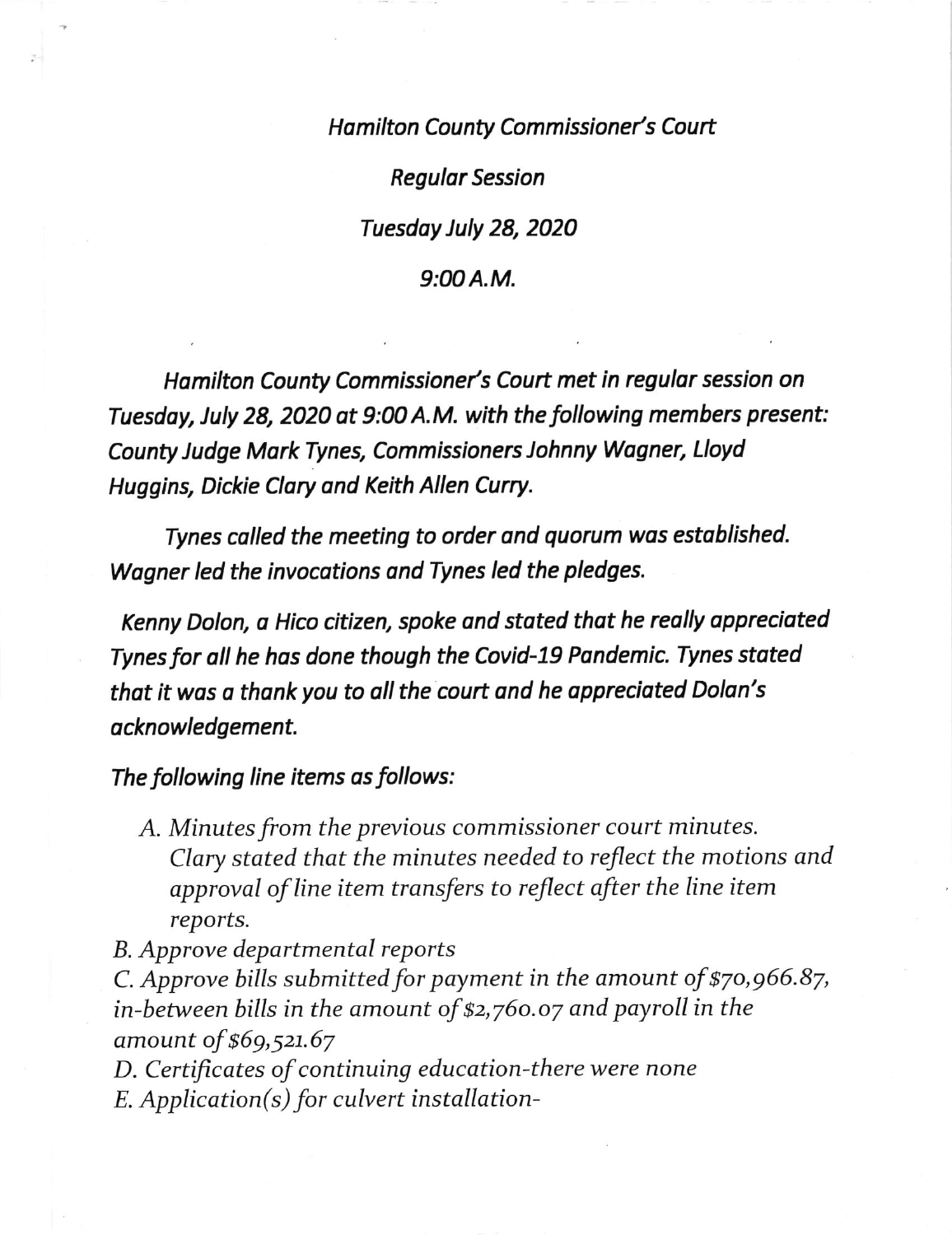F. Building use & request-None Submitted Huggins made the motion and Clary seconded the approval of the line item transfers. The motion passed unanimously.

There was a new hire for the Sheriff's Office, Landon Cargill as a Sheriff's Deputy.

Huggins made the motion and Curry seconded the approval of the replacement of the Annex elevator. The total for the replacement is \$24,000.00 The motion carried unanimously.

Yvette Stewart, from the Census Bureau talked to the court about the 2020 Census and stated that Hamilton County was at 49.6% and said that the numbers need to increase. She also stated that each person that is counted is worth \$1500.00 in federal funding that would go into our county for local assistonce programs. She olso stated that the census deadlines had been extended due to Covid-19.

Wagner made the motion and Curry seconded the approval of the bond of Sheriff's Deputy Landon Cargill. The motion passed unanimously.

Huggins made the motion and Tynes seconded the opproval of the disposal of salvage items from Precinct 1. The motion passed unanimously.

Clory mode the motion ond Huggins seconded the motion to declare two old pickups in Precinct 4 as surplus. The motion carried unanimously.

Huggins made the motion and Curry seconded the approval of registration fees to stay the same. Tax Assessor/Collector, Terry Short's,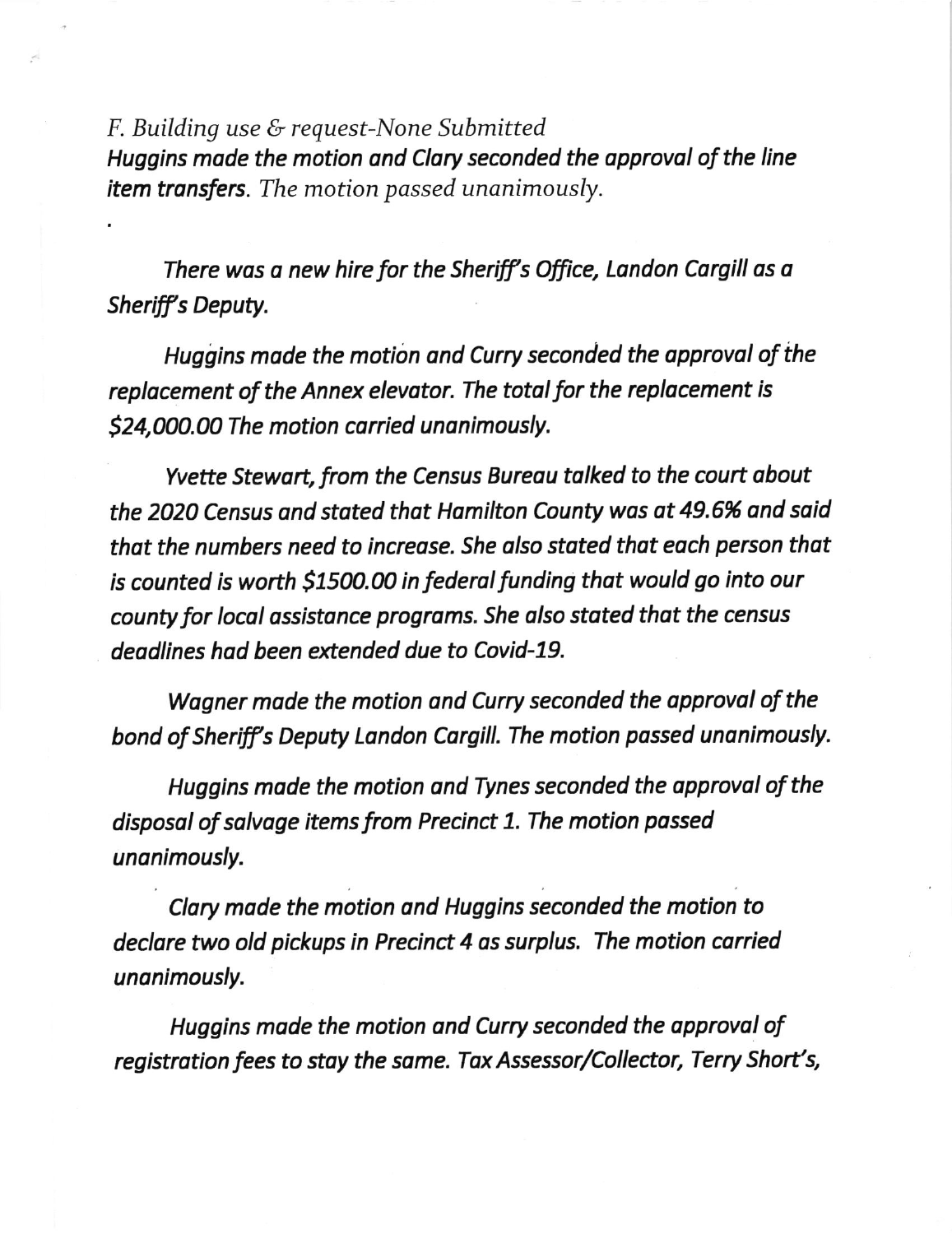recommendotion wos to not moke ony changes to their fees. The motion corried unanimously.

Tynes made the motion ond Huggins seconded the opproval of sheriff and constable fees to stay the same. The motion carried unanimously.

Wagner made the motion and Curry seconded the reappointment of County Investment Officers, Hamilton County Judge, Mark Tynes, Hamilton County Auditor, Kent Reeves and Hamilton County Treasurer, Shawna Dyer. The motion passed unanimously.

Clary made the motion and Huggins seconded the shortening of CR 419 by 8/10 of a mile. It currently runs into the Cowhouse Creek. The property owners are in compliance. Clary stated that they would be responsible as well for a cul-de-sac turnaround. The motion passed unanimously.

Tynes made the motion ond Clary seconded the rotification of the resolution on the reinvestment zone. The motion carried unanimously.

Wagner made the motion and Huggins seconded the approval of the lnterlocal agreement between Homilton County, Homilton Independent School District and the City of Hamilton for the November eledion. The motion corried unanimously

Chief Deputy County Clerk, Abigail Walton and Deputy County Clerk Rachel Lomb completed Security Aworeness Training from the Secretory of Stote.

.